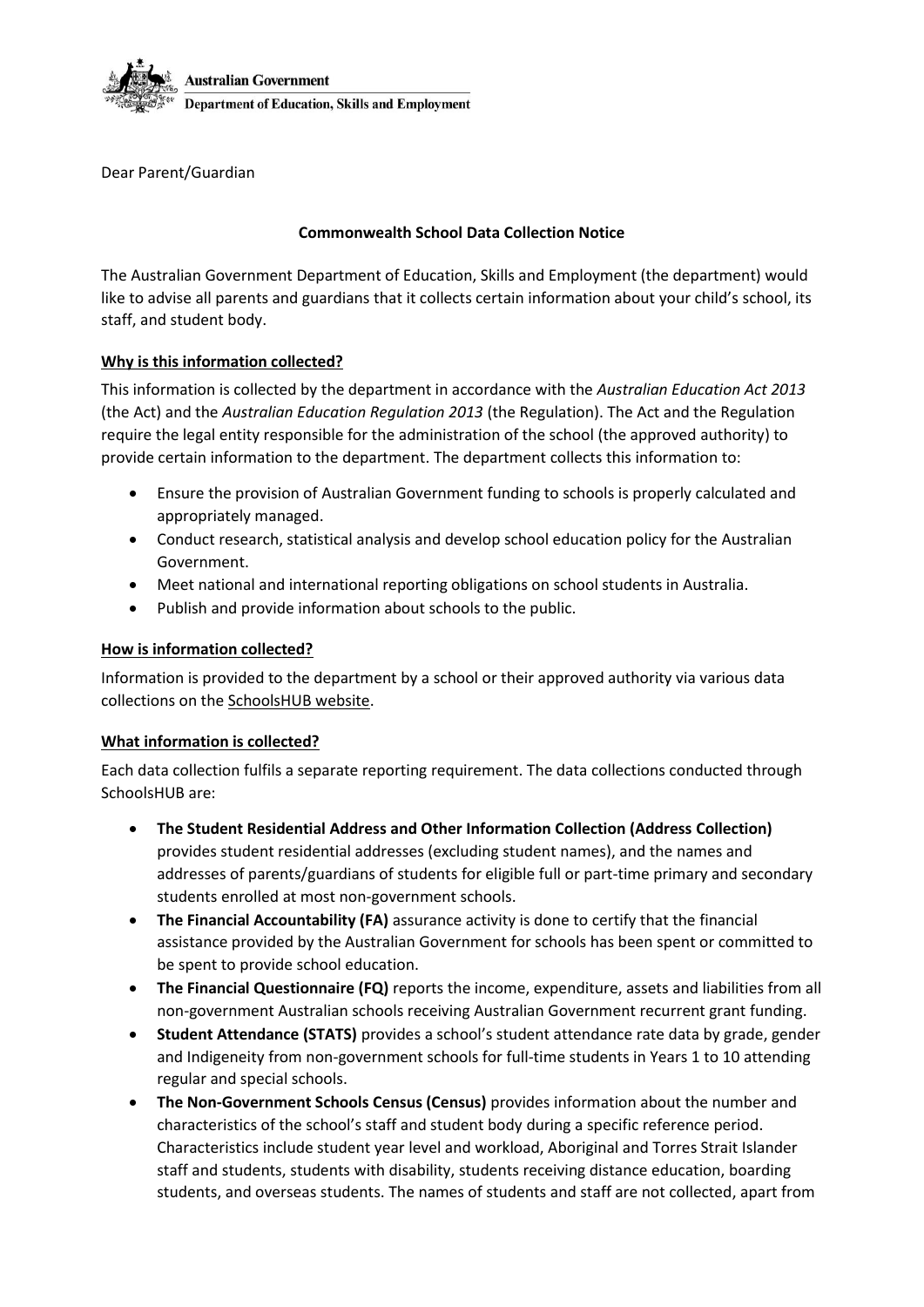the name, position and contact details of the staff member nominated as the primary contact for the annual Census.

• **Census Special Circumstances Applications** may also be made by schools to include a student/s who did not attend during the Census reference period but otherwise meets Census eligibility requirements. Schools will provide the department with information and documents about the student demonstrating their eligibility. The department does not require information that personally identifies a student and asks schools to de-identify any documents before providing them.

# **How will the information be used and disclosed?**

Some of the information collected by the department from schools in accordance with the Act and the Regulation, may be 'personal information' for the purposes of the *Privacy Act 1988* (Privacy Act). Personal information is protected by law, including under the Privacy Act. Any use or disclosure of your personal information must occur in accordance with the Regulation. Personal information is information or an opinion about an identifiable individual. Personal information includes an individual's name and contact details.

Personal information collected by the department may be used or disclosed for the following:

- Used by the department to review school funding calculations and develop school education policy.
- Used or disclosed where it is otherwise required or authorised by law, including under the Act or Regulation, or otherwise permitted under the Privacy Act.
- Disclosed to the Australian Bureau of Statistics to calculate your non-government school community's capacity to contribute to the costs of schooling (Address Collection only).
- Disclosed to the Australian Curriculum Assessment and Reporting Authority (ACARA) to publish on th[e My School website](http://www.myschool.edu.au/) and include as high-level data for ACARA's National Report on Schooling in Australia and the Productivity Commission Report on Government Services (Census and STATS only).
- Disclosed to State and Territory education departments and authorities in accordance with the Act.
- Disclosed to a contracted auditor where the department decides to audit or verify the information provided by an approved authority about a school. The contracted auditor may use previously collected information or request access to individual student records for comparison purposes. The contractors may pass this information onto officers within the department, if there is a discrepancy in the data provided by the school and the school's records and further investigation is required. The contracted auditor must handle personal information in accordance with the Privacy Act.
- Disclosed to its service providers for the purposes of the provision of information and communications technology (ICT) support services to the department.
- Other than in exceptional circumstances (for example, investigation of fraud relating to overseas students), the department does not disclose any of the personal information collected to overseas recipients.

For more information about how the department handles personal information, please review the department's [privacy policy.](https://www.dese.gov.au/using-site/privacy)

# **Protecting your child's privacy**